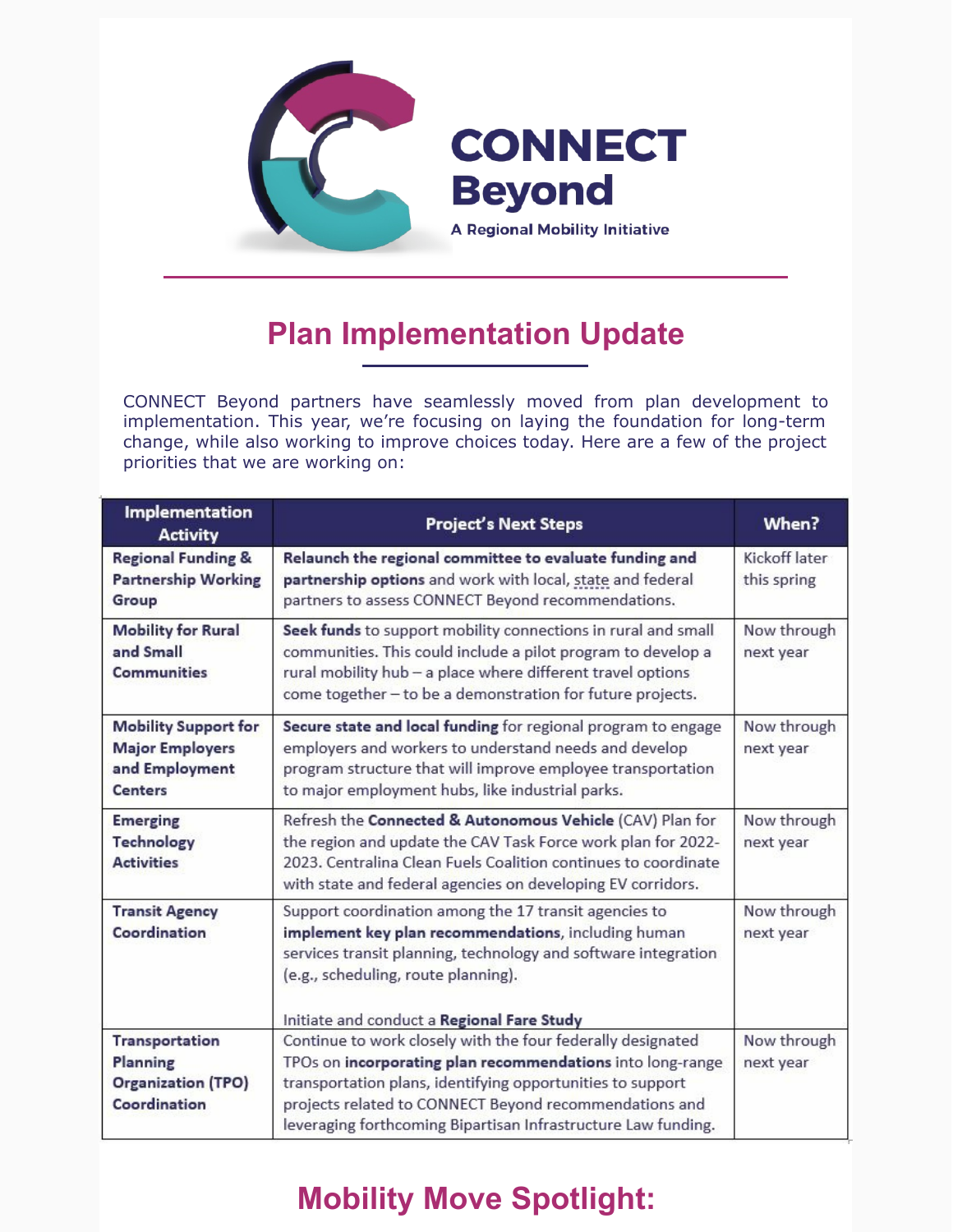### Expand Mobility Choices

Each quarterly CONNECT Beyond newsletter will highlight a specific mobility move, the five categories of recommendations that will transform the way people travel around our region. In this issue we will focus on **Expanding Mobility Choices**.



Our region is projected to experience exponential population growth over the next 20 years, and as a result, there will be a need for increased mobility. This mobility move focuses on how our regional partners can work together to expand transportation demand management (TDM) strategies, enhance the experience of using our region's total mobility network services, embrace emerging mobility trends and implement a network of mobility hubs to support our region's total mobility network.

See the Plan's [Recommendations](https://www.connect-beyond.com/mobility-moves/expand-mobility-choices/) for Expanding Mobility Choices

Watch a Short Video to Learn More About [Expanding](https://www.youtube.com/watch?v=v7dQ0jNnpG4&list=PLk_AOHpKm_jVNebc7hh4EtZkUVL4zuQxl&index=8) Mobility Choices

**Featured Article:** All About Mobility Hubs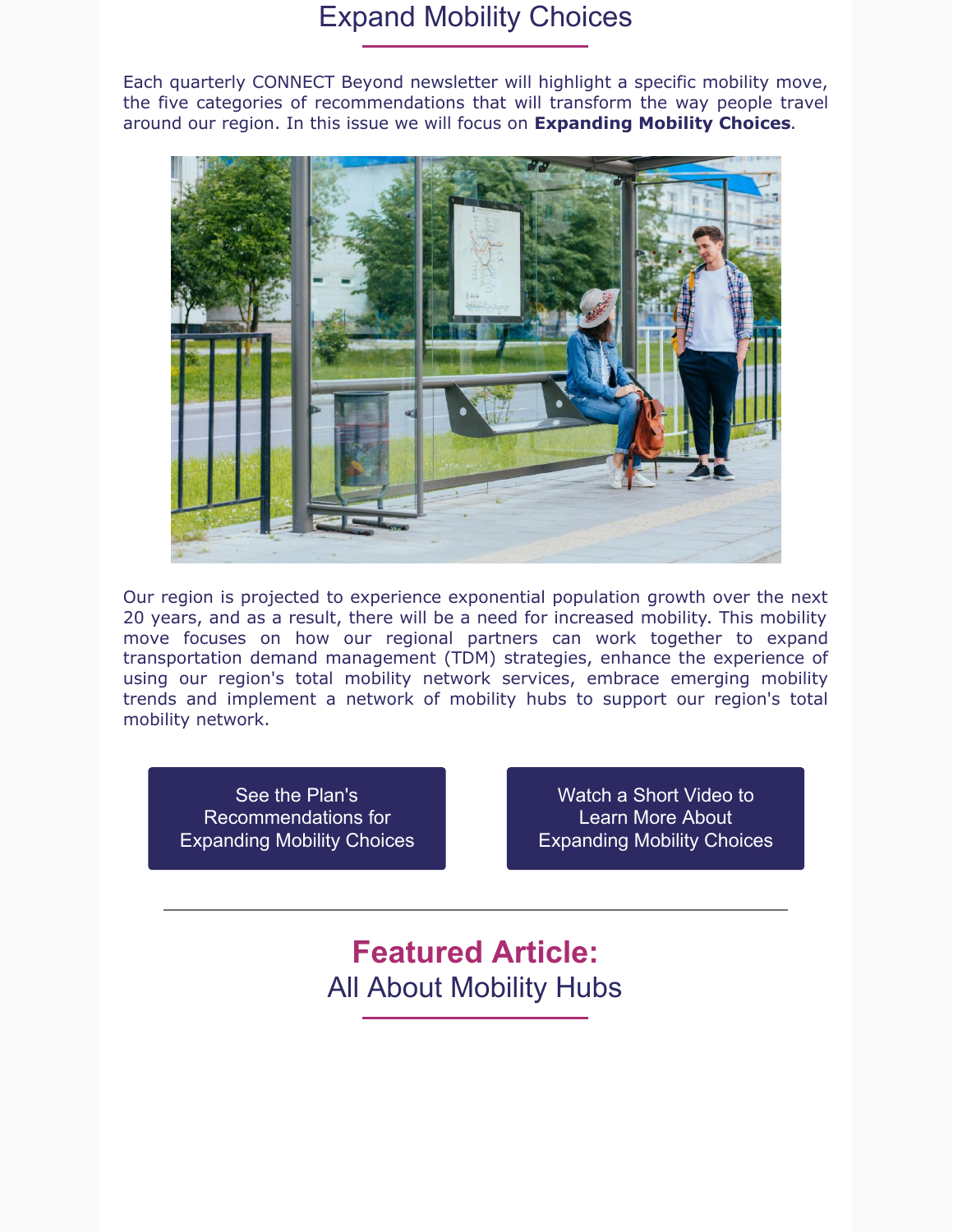

Mobility Hubs are places of connectivity where people can conveniently access multiple travel options. A mobility hub is a focal connection point and can signify a downtown, major activity center, transit station or stop location where multiple different mobility options meet up and allow a use to transfer from one mode to another. Mobility hubs offer a range of integrated mobility services and supporting amenities/technologies to facilitate efficient connections and make trip planning easier. Continue reading to learn about the different mobility hub types, mobility hub amenities, recommended locations and examples from around the country.

> Read the Full **[Article](https://centralina.org/the-latest/all-about-mobility-hubs/)**

#### **Learn More at the June 9th Centralina Learns Event: Creating Mobility Friendly Places**

Each community in our region experiences different land use and development patterns, community characteristics and transportation systems. Therefore, mobility-supportive development strategies must be applied at multiple contexts at different scales. This Centralina Learns session will focus on corridors, centers and sites and highlight good practices for providing a high-quality mobility network that is convenient, safe and accessible so that community members are encouraged to walk, bike or ride public transit rather than relying solely on private automobiles.

[Register](https://asoft200455.accrisoft.com/centralina/index.php?src=events&srctype=detail&category=Centralina Learns&refno=45&submenu=events) Here

## **Grant Opportunities**

On March 7, 2022, FTA [announced](https://www.transit.dot.gov/about/news/biden-harris-administration-and-us-department-transportation-announce-nearly-15-billion) approximately \$1.1 billion available for fiscal year 2022 grants to help modernize bus fleets and bus facilities across the country, including to help transit agencies purchase or lease **low- or no-emission vehicles** that use advanced technologies to help improve air quality and combat climate change. Grant due day is May 31, 2022.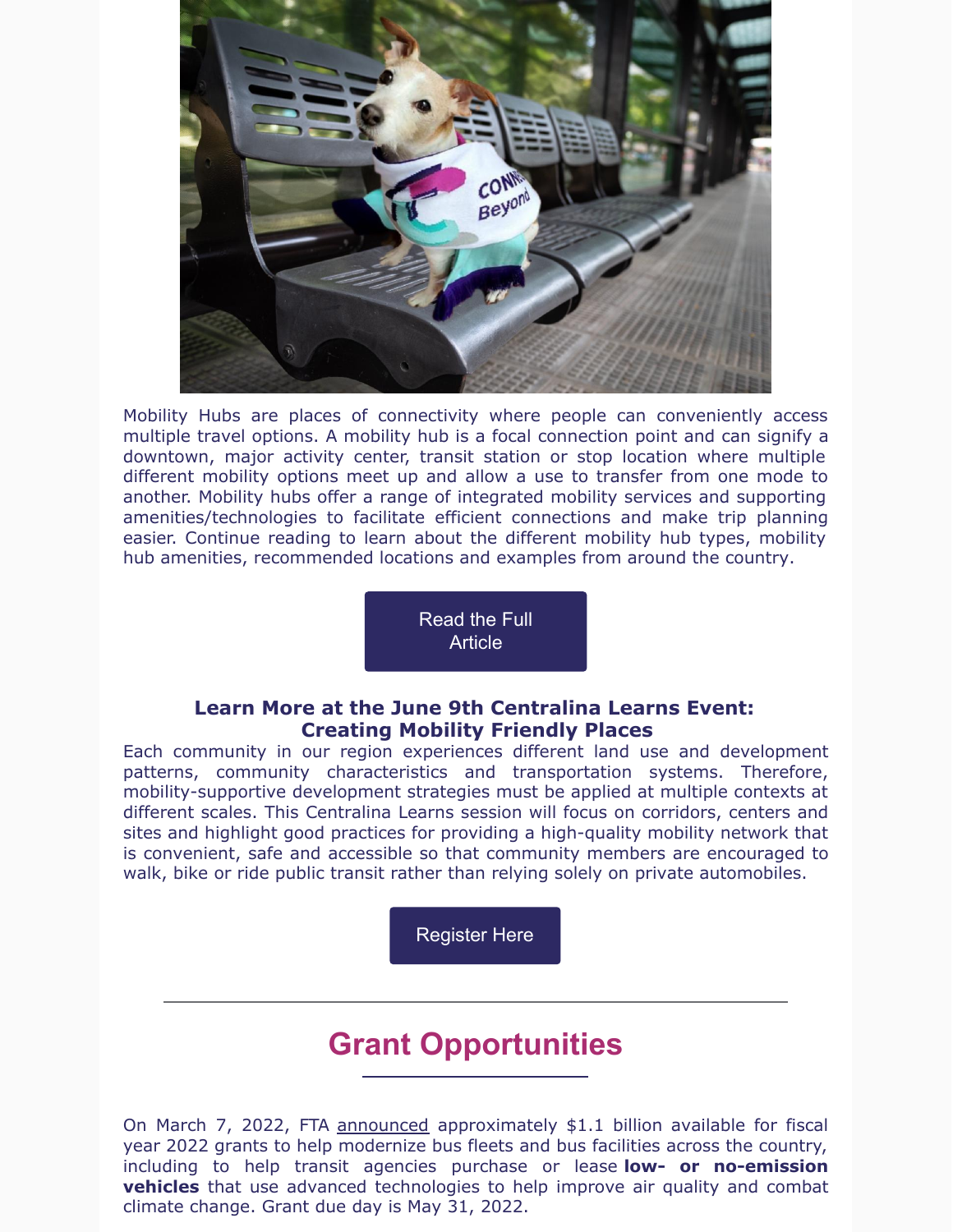- View the **notice of funding opportunity and webinar [dates/information](https://www.transit.dot.gov/notices-funding/low-or-no-emission-and-grants-buses-and-bus-facilities-competitive-programs-fy2022)**
- Learn more about **[Zero-Emission](https://www.transit.dot.gov/funding/grants/zero-emission-fleet-transition-plan) Fleet Transition Plans**
- **FY22 NOFO Webinar [Presentation](https://www.transit.dot.gov/grants/applying/fy2022-low-or-no-emission-and-bus-program-nofo-webinar)**
- **Recording of All [Applicants](https://teams.microsoft.com/l/meetup-join/19%3ameeting_NzJiN2U1ZWYtMjFmMi00YzI0LTk4MDMtYmZjYmUzMTFhY2M0%40thread.v2/0?context=%7b%22Tid%22%3a%22c4cd245b-44f0-4395-a1aa-3848d258f78b%22%2c%22Oid%22%3a%221199c198-647a-4108-8968-0793ab65b7d0%22%2c%22IsBroadcastMeeting%22%3atrue%7d&btype=a&role=a) Webinar for FY22 Low-No & Bus Program Combined NOFO**

### **The Latest News Around the Region**

#### **Centralina Cleans Fuels: Tuesday, May 17 Clean Transportation Virtual Feedback Meeting**

Don't miss your opportunity to engage with the NC Clean Transportation Plan update, including small group access to Jennifer Weiss with NCDOT, the lead for this updated plan. This is a critical opportunity to let the state lead know what the Centralina region needs for the future of your fleets, infrastructure, technology, assistance and support. By attending this meeting, you will receive the opportunity to provide updated plans for your fleet or organization's clean transportation efforts, make your input on what needs and recommendations the state should focus on and finally, provide guidance to next steps and the plan's working groups to focus on key topics for our region. **[Learn](https://files.constantcontact.com/8ff3c8ef001/9f101efa-c249-452a-bc3e-a64846dd470d.pdf?rdr=true) More**

#### **CONNECT Beyond Receives National Award**

CONNECT Beyond received a **National Recognition Award** in the American Council of Engineering Companies' (ACEC) 2022 Engineering Excellence Awards competition, the "Academy Awards of the engineering industry." The national recognition award is a prestigious distinction, honoring projects that have achieved top awards for excellence at the state level. Congratulations to the CONNECT Beyond project team! More about ACEC and awards: **[https://www.acec.org](https://www.acec.org/)**

#### **Support for CONNECT Beyond**

The **Rocky River Rural Planning Organization** endorsed the CONNECT Beyond plan and recommendations in March. Additionally, the **Cabarrus-Rowan Metropolitan Planning Organization** recognized the completion of the CONNECT Beyond plan at its March meeting. Thank you for your support and we look forward to working together.

#### **New Hybrid Electric Buses for the City of Concord**

The City of Concord will receive funding through a Federal Transit Administration grant to buy hybrid electric diesel buses to replace older buses that have exceeded their useful life. This project will improve air quality and service reliability while reducing maintenance costs. City of Concord was one of 70 projects funded across the country – congratulations! More information **[HERE](https://www.transit.dot.gov/funding/grants/fiscal-year-2021-buses-and-bus-facilities-projects)**.

#### **Centralina Unveils PoleVolt Station with Governor Cooper and Project Partners**

CONNECT Beyond recommendations include increasing our region's electric infrastructure, including innovation solutions like the PoleVolt electric charger. **[Continue](https://centralina.org/the-latest/centralina-unveils-polevolt-station-with-governor-cooper-and-project-partners/) Reading**

#### **New Transportation Quarterly Newsletter in Belmont**

Belmont's Planning and Zoning Department started a quarterly transportation newsletter, "Belmont on the Move," to keep everyone informed on transportation-